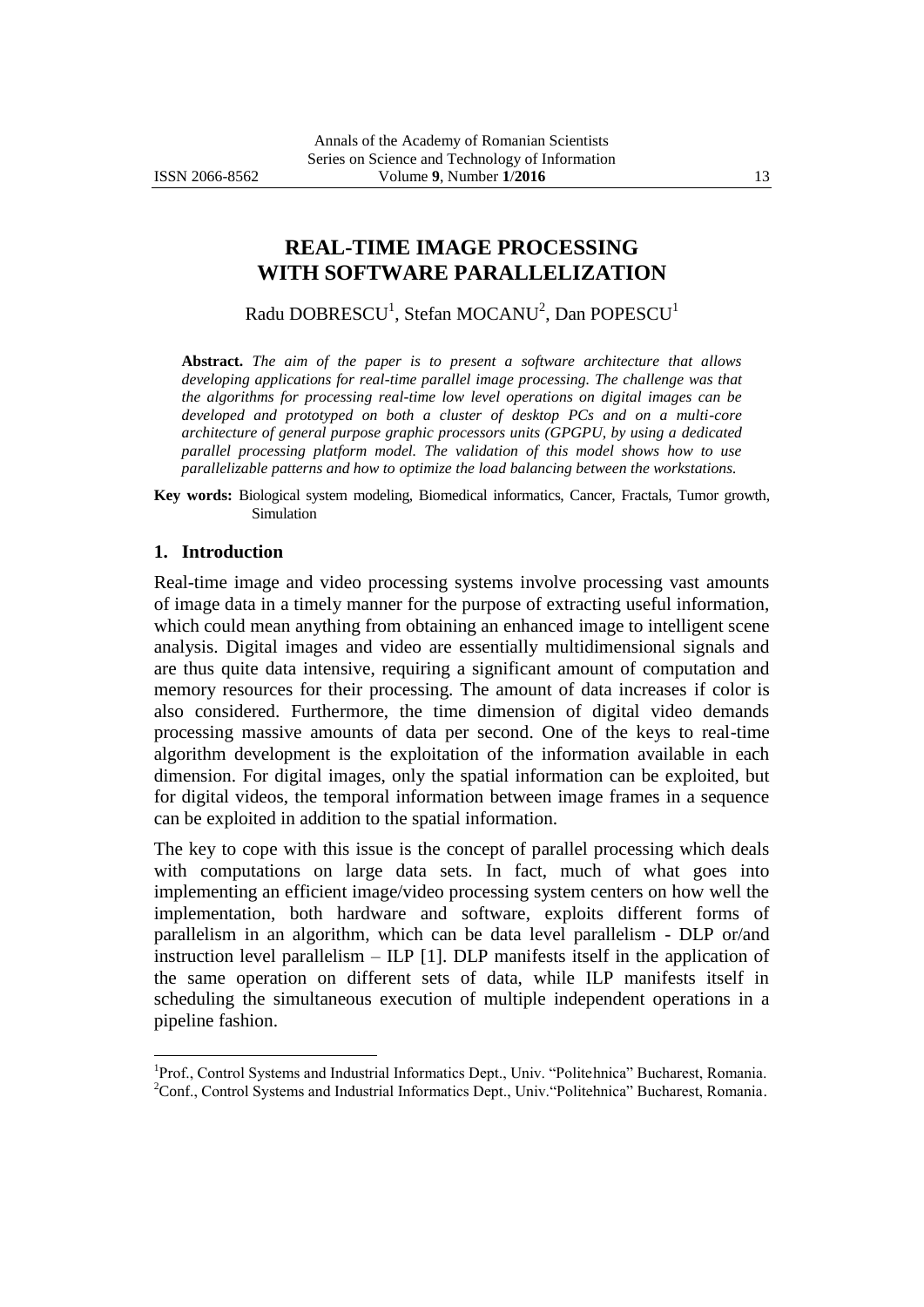Usually, in a decision theoretic based pattern recognition system for industrial applications, the classification is performed in the feature space by a distance function criterion. In applications like visual servoing, vehicle navigation, industrial inspection, multimedia, medical engineering, etc., the main requirement for the video system is the real time execution of the algorithms. In order to obtain a very high image processing speed, the primary operators (pre-processing operators) are transferred from the central computer to the sensory level.

There are two classes of digital primary image processing operators: local operators and global operators. The global operators require information from the complete image frame. They are not suitable for industrial video applications because they have two main disadvantages: long time execution and edge alteration. On the other hand, many functions like noise rejection, binary segmentation, edge extraction, erosion, dilation, area evaluation, and perimeter evaluation can be calculated with the aid of local bi-dimensional filters.

Generally, software implementation of many image processing procedures is not compatible with on-line, real time operation requirements and with hard industrial environment conditions. Moreover, most of the required primary image processing procedures can be hardware implemented, using programmable devices. Thus, for an efficient industrial image processing system, the hardware/software co-design approach is highly recommended.

Operations like noise rejection, edge detection, binary segmentation of image, are frequently encountered. Due to the development of the integrated circuits like FPGA and DSP, these primary image processing algorithms can be implemented together with the video camera like embedded system.

Based on a multi-core architecture and high memory bandwidths, today's graphic processors (GPU) offer a great support and speedup not only for dedicated multimedia and graphic applications but for a wide variety of general purpose software. Originally designed as accelerators for 2D and 3D graphic operations, GPUs offer extensive resources for massive parallelism and, even more, they show superior performance to the CPUs for certain classes of applications.

Driven by the insatiable market demand for real time, high-definition 3D graphics, the programmable GPU has evolved into a highly parallel, multithreaded, multi-core processor with enormous computational power and very high memory bandwidth. The first performing professional application was introduced in 2006 by NVIDIA under the name *Compute Unified Device Architecture* (CUDA). This concept involves a general purpose parallel computing architecture (hardware and software) which allows efficient solving of a wide range of complex computational problems. The evolution in the GPU's field was impressive.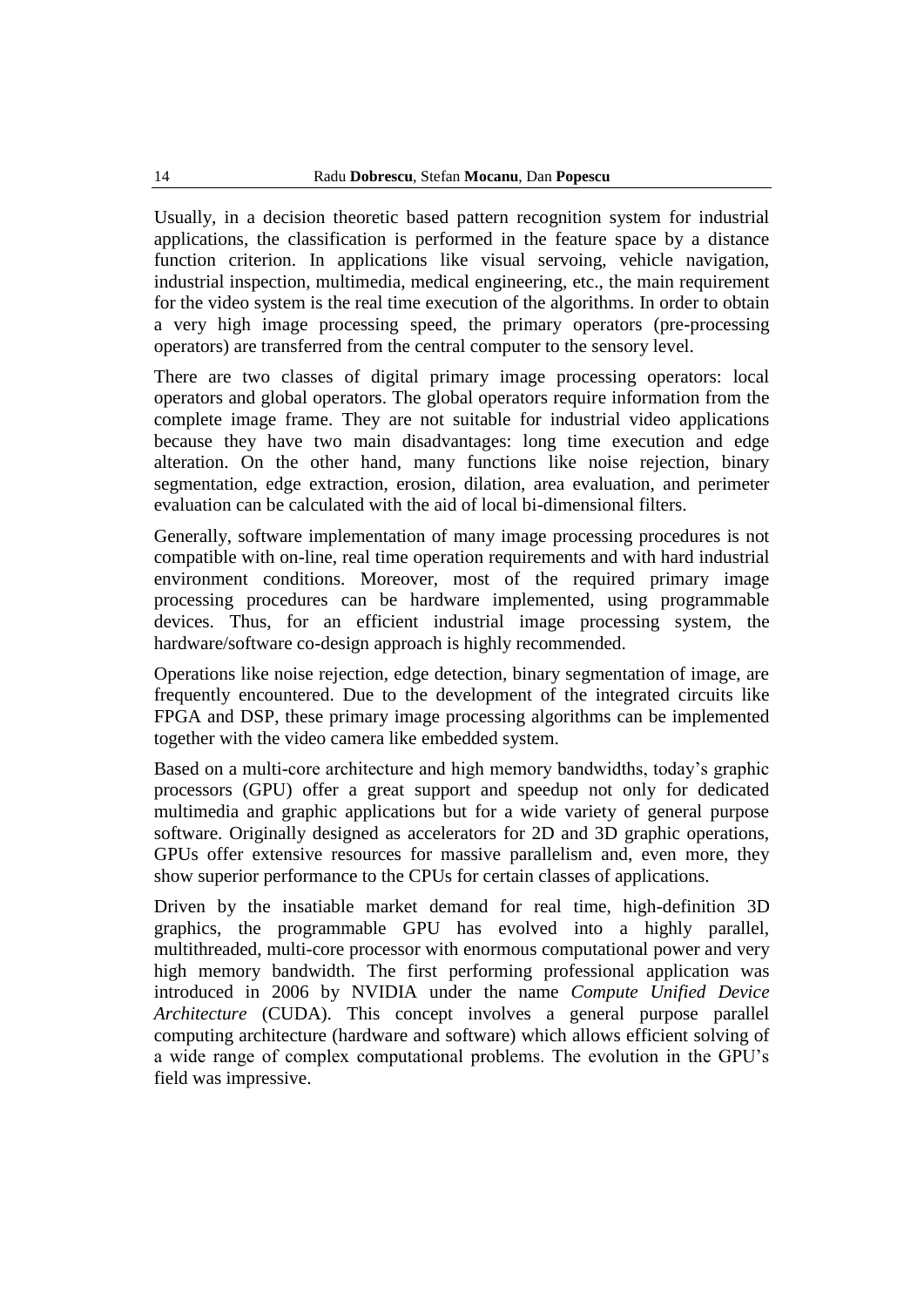Today, parallel GPUs have begun making computational inroads against the CPU, and a subfield of research, dubbed GPU Computing or GPGPU for General Purpose Computing on GPU, has found its way into fields as diverse as machine learning, oil exploration, scientific image processing, linear algebra, statistics, 3D reconstruction and many other. In the same time the complexity of a GPU has increased. A GPU has several streaming multiprocessors, each of which has multiple cores. For example, NVIDIA GeForce GTX 590 has dual GPUs, where each GPU has 16 streaming multiprocessors (SMs); each of these SMs has 32 cores, which gives a total of 1024 cores in the overall GTX 590 graphics card [2].

So GPUs now offer a compelling alternative to computer clusters for running large, distributed applications. However, the progress of GPU performance has slowed due to excessive power dissipation at GHz clock rates and diminishing returns in instruction-level parallelism [3]. Hence, application developers are increasingly shifting their algorithms to parallel computing architectures for practical processing times. In this aim, this paper proposes a different approach for creating a software architecture containing a set of abstract data types and associated pixel level operations executed in data parallel fashion.

# **2. Performing real-time image processing on parallel platforms**

### **2.1. Definition of "real-time image processing" concept**

Considering the need for real-time image/video processing and how this need can be met by exploiting the inherent parallelism in an algorithm, it becomes important to discuss what exactly is meant by the term "real-time". From the literature, it can be derived that there are three main interpretations of the concept of "real-time" when describing image processing systems and algorithms, namely real-time in the perceptual sense, real-time in the software engineering sense, and real-time in the signal processing sense [4].

Real-time in the perceptual sense is used mainly to describe the interaction between a human and a computer device for a near instantaneous response of the device to an input by a human user. Let also note that "real-time" implies the idea of a maximum tolerable delay based on human perception of delay, which is essentially some sort of application-dependent bounded response time.

Real-time in software engineering sense refers to the case where missed real-time deadlines result in performance degradation rather than failure. Real-time in signal processing sense is based on the idea of completing processing in the time available between successive input samples. In the following the discussion is focused on the possibility to perform software implementation on a parallel processing platform of some primary image processing algorithms, corresponding to real-time in the software engineering sense.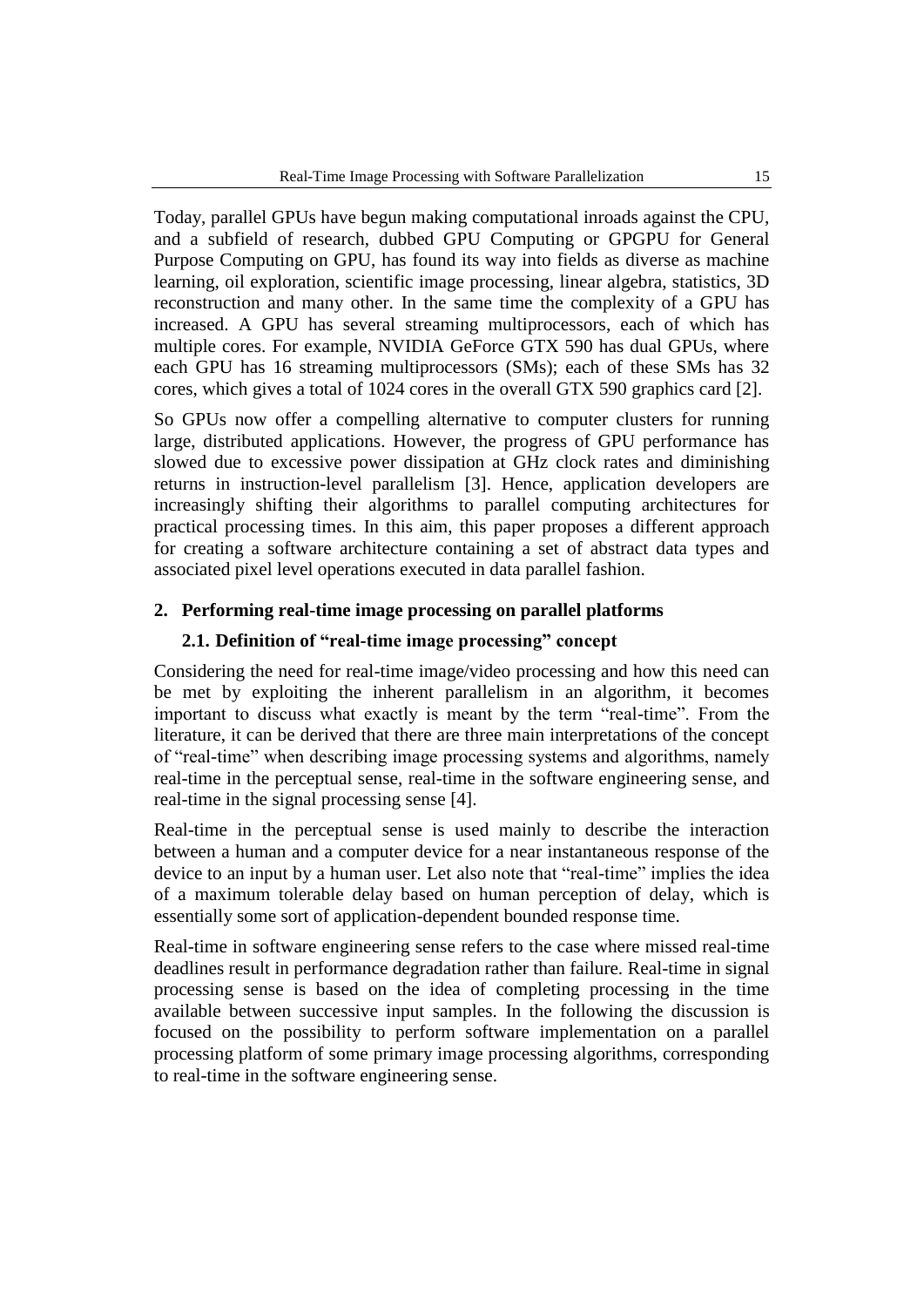### **2.2. Software operations involved in real time image processing**

Traditionally, image/video processing operations have been classified into three main levels, namely low, intermediate, and high, where each successive level differs in its input/output data relationship [5].

Low-level operators take an image as their input and produce an image as their output, while intermediate-level operators take an image as their input and generate image attributes as their output, and finally high-level operators take image attributes as their inputs and interpret the attributes, usually producing some kind of knowledge-based control at their output.

One can hope that with an adequate task scheduling and a well-designed cluster of processors one can perform in real time low-level operations*.* 

Low-level operations transform image data to image data. This means that such operators deal directly with image matrix data at the pixel level. Examples of such operations include color transformations, gamma correction, linear or nonlinear filtering, noise reduction, sharpness enhancement, frequency domain transformations, etc.

The ultimate goal of such operations is to either enhance image data, possibly to emphasize certain key features, preparing them for viewing by humans, or extract features for processing at the intermediate-level. These operations can be further classified into point, neighborhood (local), and global operations [6]. Point operations are the simplest of the low-level operations since a given input pixel is transformed into an output pixel, where the transformation does not depend on any of the pixels surrounding the input pixel. Such operations include arithmetic operations, logical operations, table lookups, threshold operations, etc. The inherent DLP in such operations is obvious, as depicted in Fig. 1 (a), where the point operation on the pixel shown in black needs to be performed across all the pixels in the input image. Local neighborhood operations are more complex than point operations in that the transformation from an input pixel to an output pixel depends on a neighborhood of the input pixel. Such operations include twodimensional spatial convolution and filtering, smoothing, sharpening, image enhancement, etc.

Since each output pixel is some function of the input pixel and its neighbors, these operations require a large amount of computations. The inherent parallelism in such operations is illustrated in Fig. 1 (b), where the local neighborhood operation on the pixel shown in black needs to be performed across all the pixels in the input image.

Finally, global operations build upon neighborhood operations in which a single output pixel depends on every pixel in the input image [see Fig.  $1$  (c)].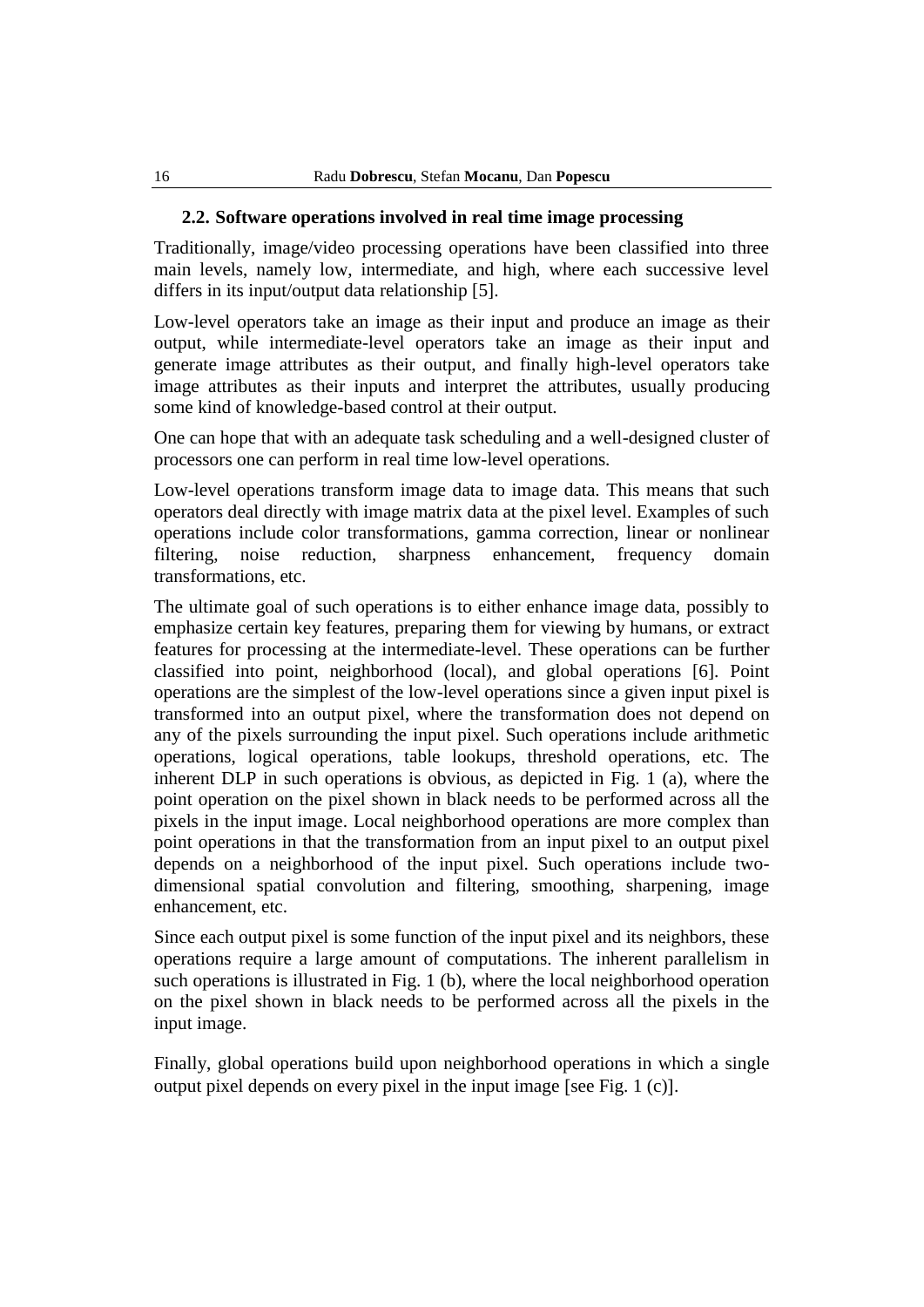

**Fig.1.** Parallelism in low-level image/video processing: a) point b) neighborhood c) global.

All low-level operations involve nested looping through all the pixels in an input image with the innermost loop applying a point, neighborhood, or global operator to obtain the pixels forming an output image. For this reason low-level operations are excellent candidates for exploiting DLP.

The higher degree operations are difficult to implement for real time execution. Intermediate-level operations transform image data to a slightly more abstract form of information by extracting certain attributes or features of interest from an image. This means that such operations also deal with the image at the pixel level, but a key difference is that the transformations involved cause a reduction in the amount of data from input to output. The goal by carrying out these operations (which include segmenting an image into regions/objects of interest, extracting edges, lines, contours, or other image attributes of interest such as statistical features) is to reduce the amount of data to form a set of features suitable for further high-level processing. Some intermediate-level operations are also data intensive with a regular processing structure, thus making them suitable candidates for exploiting DLP.

High-level operations interpret the abstract data from the intermediate-level, performing high level knowledge-based scene analysis on a reduced amount of data. These types of operations (for example recognition of objects) are usually characterized by control or branch-intensive operations. Thus, they are less data intensive and more inherently sequential rather than parallel. Due to their irregular structure and low-bandwidth requirements, such operations are suitable candidates for exploiting ILP, although their data-intensive portions usually include some form of matrix–vector operations that are suitable for exploiting DLP.

### **3. Principles of parallel platforms architecture design**

### **3.1. Hardware Architecture Design**

As discussed in the previous section, practical image/video processing systems include a diverse set of operations from structured, high-bandwidth, dataintensive, low-level and intermediate-level operations such as filtering and feature extraction, to irregular, low-bandwidth, control-intensive, high-level operations such as classification. Since the most resource demanding operations in terms of required computations and memory bandwidth involve low-level and intermediate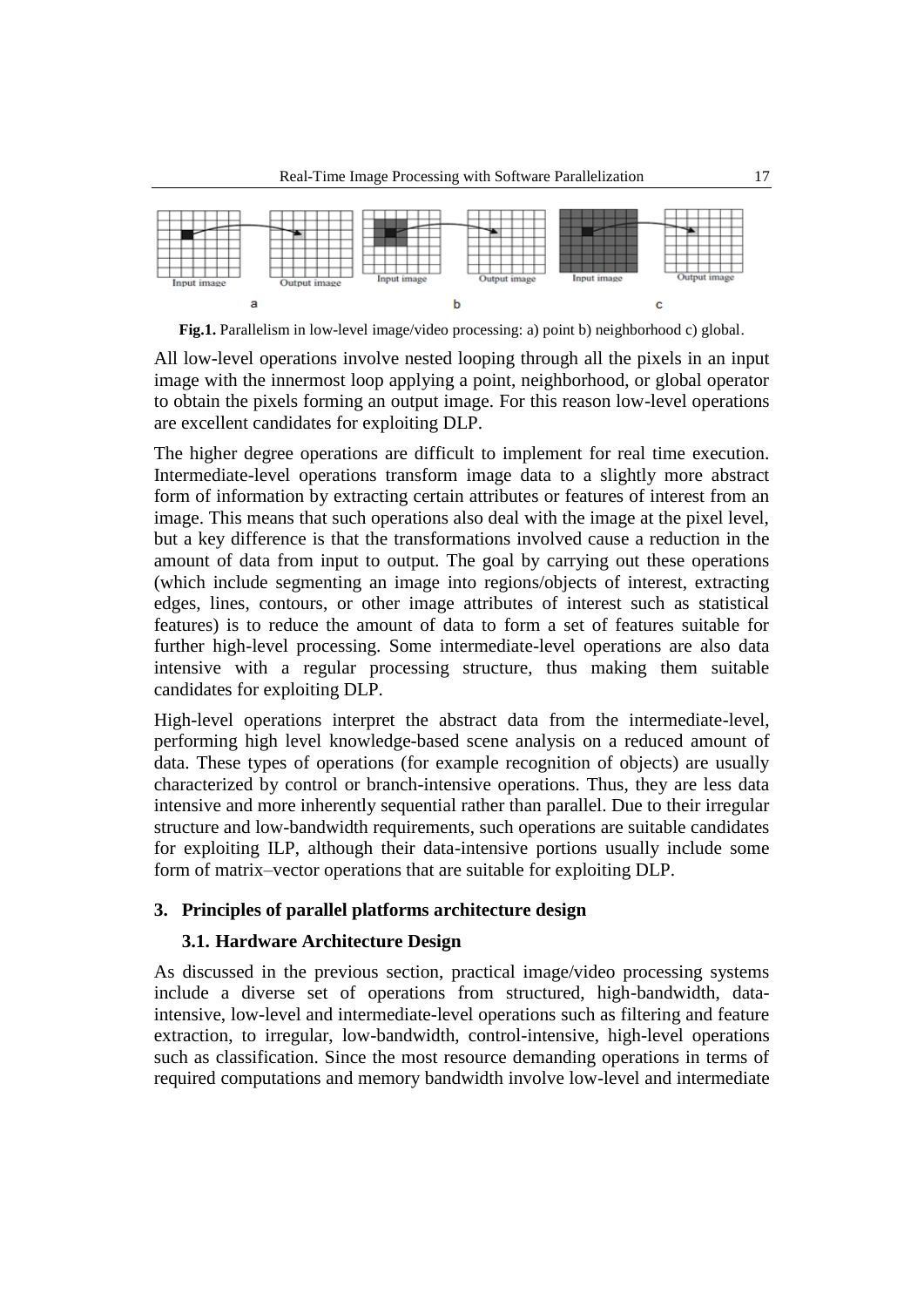level operations, considerable research has been devoted to developing hardware architectural features for eliminating bottlenecks within the image/video processing chain, freeing up more time for performing high-level interpretation operations. While the major focus has been on speeding up low-level and intermediate level operations, there have also been architectural developments to speed up high-level operations.

From the literature, one can see there are three major architectural features that are essential to any image/video processing system, namely single instruction multiple data (SIMD), very long instruction word (VLIW), and an efficient memory subsystem. The concept of SIMD processing is a key architectural feature found in one way or another in most modern real-time image/video processing systems. It embodies broadcasting a single instruction to multiple processors, which simultaneously execute the instruction on different portions of data in parallel, thus allowing more computations to be performed in a shorter time.

While SIMD can be used for exploiting DLP, VLIW can be used for exploiting instruction level parallelism (ILP) and thus for speeding up high-level operations. VLIW furnishes the ability to execute multiple instructions within one processor clock cycle, all running in parallel, hence allowing software-oriented pipelining of instructions by the programmer. Besides the fact that for VLIW to work properly there must be no dependencies among the data being operated on, the ability to execute more than one instruction per clock cycle is essential for image/video processing applications that require operations in the order of Giga operations per second.

An efficient memory subsystem is considered a crucial component of a real-time image/video processing system, especially for low-level and intermediate-level operations that require massive amounts of data transfer bandwidth as well as high-performance computation power. Concepts such as direct memory access (DMA) and internal versus external memory are important. DMA allows transferring of data within a system without burdening the processing unit with data transfers, so it is a well-known tool for hiding memory access latencies, especially for image data.

According to the algorithmic process complexity, there are different possible hardware implementation platforms that one can consider for the real-time implementation. For the selection of an appropriate hardware platform one must precise what are the important features of an image/video processing hardware platform and its advantages and disadvantages in order to be best suited for the real-time application under consideration.

There are two types of General Purpose Processors (GPP) on the market today,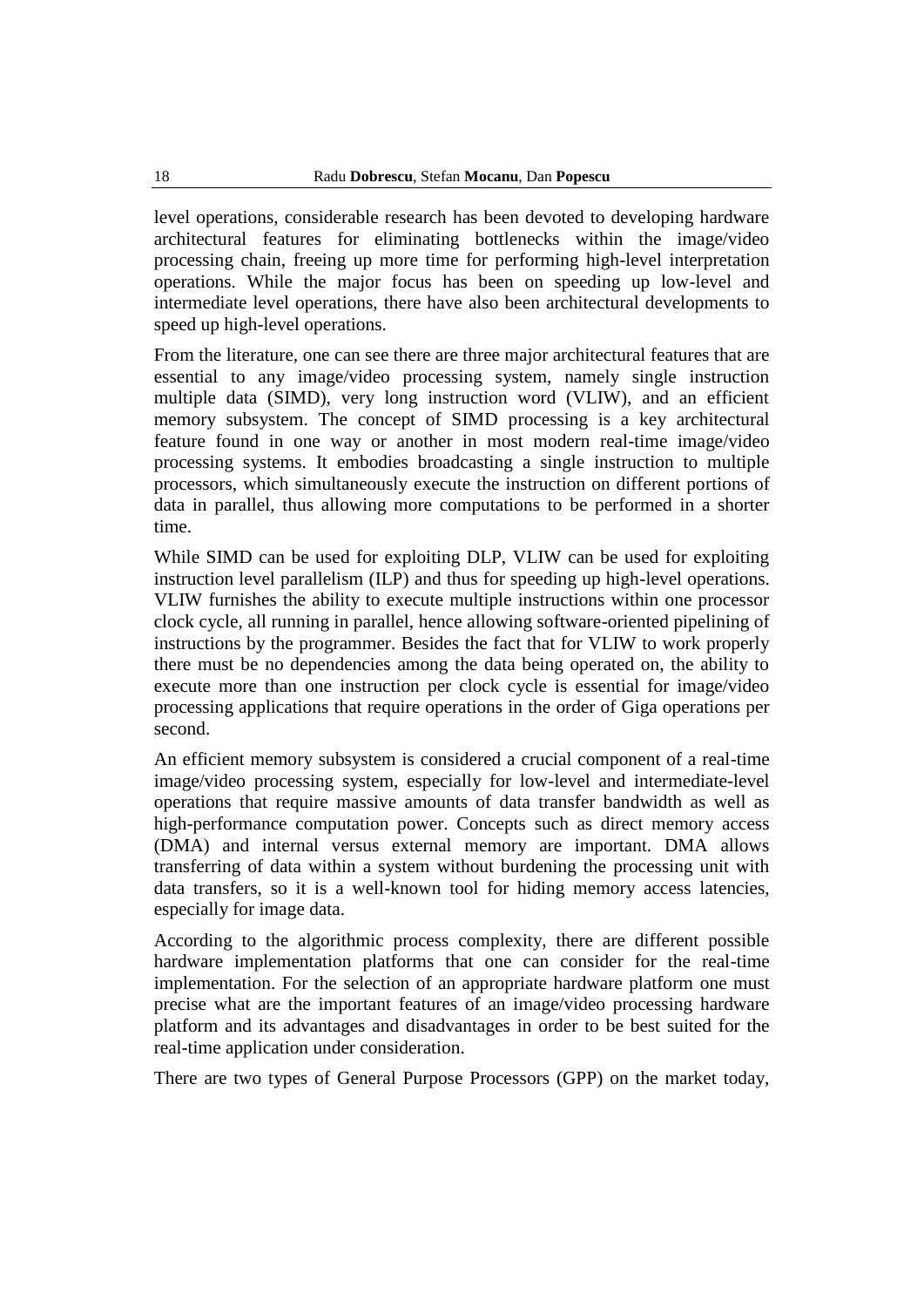one geared toward non embedded applications such as desktop PCs and the other geared toward embedded applications. Desktop GPPs are extremely highperformance processors with highly parallel architectures, containing features that help to exploit ILP in control-intensive, high-level image/video operations. GPPs have been outfitted with the multilevel cache feature. This feature provides the potential of having low latency memory accesses for frequently used data. However, desktop GPPs are characterized by their large size, requiring a separate chip set for proper operation and communication with external memory and peripherals.

On the embedded front, there are also several GPPs available on the market today with high-performance general-purpose processing capability suitable for exploiting ILP coupled with low power consumption and SIMD-type extensions for moderately accelerating multimedia operations, enabling the exploitation of DLP for low-level and intermediate-level image/video processing operations.

Both embedded and desktop GPPs are supported by mature development tools and efficient compilers, allowing quick development cycles. While GPPs are quite powerful, they are neither created nor specialized to accelerate massively data parallel computations.

# **3.2. Software Architecture Design**

While translating source code from a research development environment to a realtime environment is an involved task, it would be beneficial if the entire software system is well thought out ahead of time. Considering that real-time image/video processing systems usually consist of thousands of lines of code, proper design principles should be practiced from the start in order to ensure maintainability, extensibility, and flexibility in response to changes in the hardware or the algorithm.

One key method of dealing with this problem is to make the software design modular from the start, which involves abstracting out algorithmic details and creating standard interfaces or application programming interfaces (APIs) to provide easy switching among different specific implementations of an algorithm. Also beneficial is to create a hierarchical, layered architecture where standard interfaces exist between the upper layers and the hardware layer to allow ease in switching out different types of hardware so that if a hardware component is changed, only minor modifications to the upper layers will be needed.

It is important to mention also that in a real-time image/video processing system, certain tasks or procedures have strict real time deadlines, while other tasks have firm or soft real-time deadlines. In order to be able to manage the deadlines and ensure a smoothly running system, it is useful to utilize a real time operating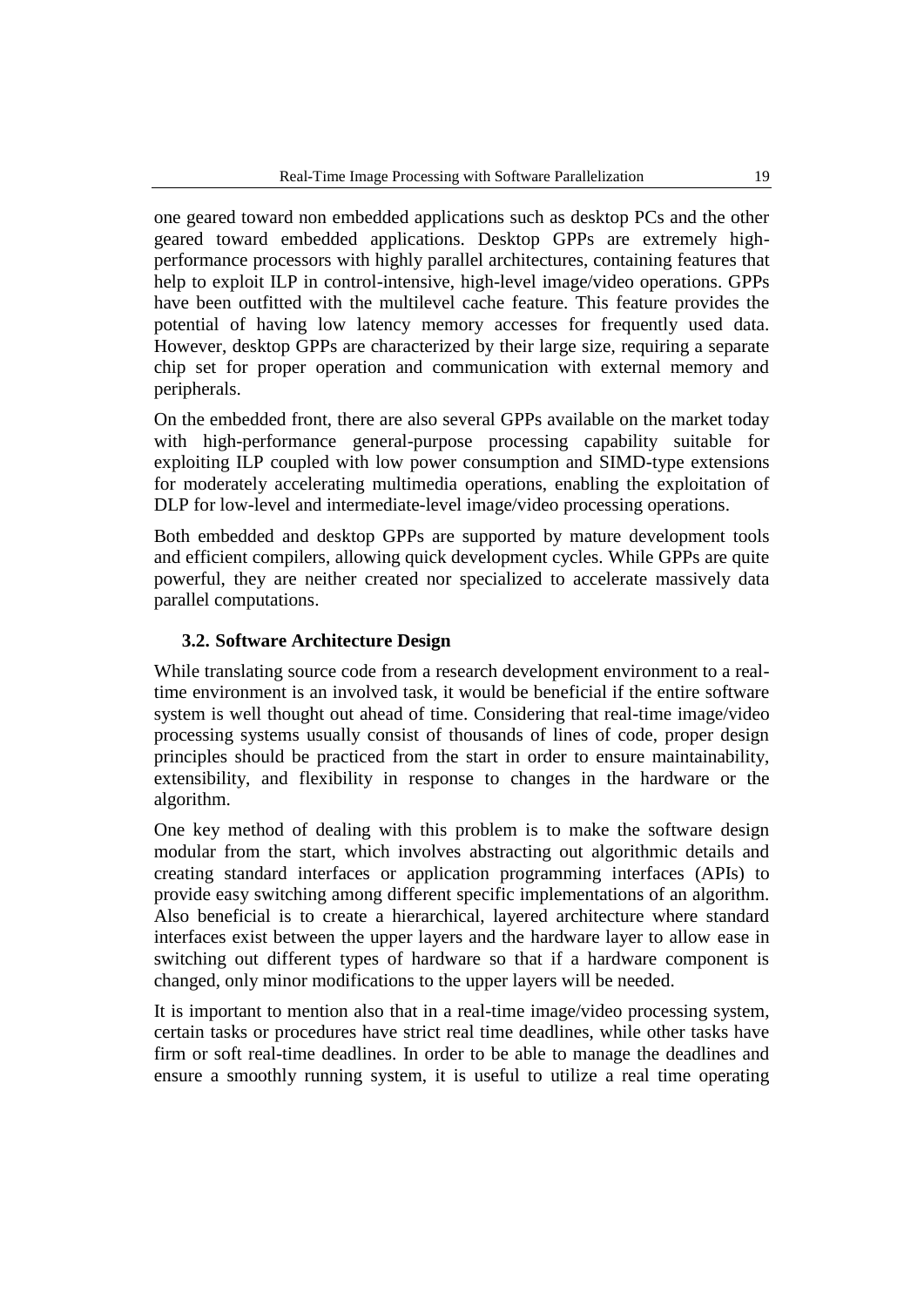system. Real-time operating systems allow the assignment of different levels of priorities to different tasks. With such an assignment capability, it becomes possible to assign higher priorities to hard real-time deadline tasks and lower priorities to other firm or soft real-time tasks. For portable embedded devices such as digital cameras, a real-time operating system can be used to free the upper layer application from managing the timing and scheduling of tasks, and handling file input/output operations. Therefore, a real-time operating system is an important key component of the software of any practical real-time image/video processing system since it can be used to guarantee meeting real-time deadlines and thus ensuring deterministic behavior to a certain extent.

#### **4. Structural organization of the platform and jobs scheduling**

#### **4.1. Parallel platform model**

The proposed model for the platform consists of *P* processor units. Each processor  $p_i$  has capacity  $c_i > 0$ ,  $i = 1, 2, ..., P$ . The capacity of a processor is defined as its speed relative to a reference processor with unit-capacity. We assume for the general case that  $c_1 \leq c_2 \leq ... \leq c_p$ . The *total capacity C* of the system is defined as

 $C = \sum_{i=1}^{P} c_i$ . A system is called *homogeneous* when  $c_1 = c_2 ... = c_P$ . The platform is *i* 1

conceived as a distributed system. Each machine is equipped with a single processor. In other words, we do not consider interconnections of multiprocessors. The main difference with multiprocessor systems is that in a distributed system, information about the system state is spread across the different processors. In many cases, migrating a job from one processor to another is very costly in terms of network bandwidth and service delay, and that the reason that we have considered for the beginning only the case of data parallelism for a homogenous system. The intention was to test the general case of image processing with both data and task parallelism, by developing a scheduling policy with two components [7]. The *global* scheduling policy decides to which processor an arriving job must be sent, and when to migrate some jobs. At each processor, the *local* scheduling policy decides when the processor serves which of the jobs present in its queue.

Jobs arrive at the system according to one or more interarrival-time processes. These processes determine the time between the arrivals of two consecutive jobs. The *arrival time* of job *j* is denoted by *A<sup>j</sup>* . Once a job *j* is completed, it leaves the system at its *departure time D<sup>j</sup>* .

The *response time*  $R_j$  of job *j* is defined as  $R_j = D_j - A_j$ . The *service time*  $S_j$  of job *j* is its response time on a unit-capacity processor serving no other jobs; by definition, the response time of a job with service time *s* on a processor with capacity *c'* is *s/c'.*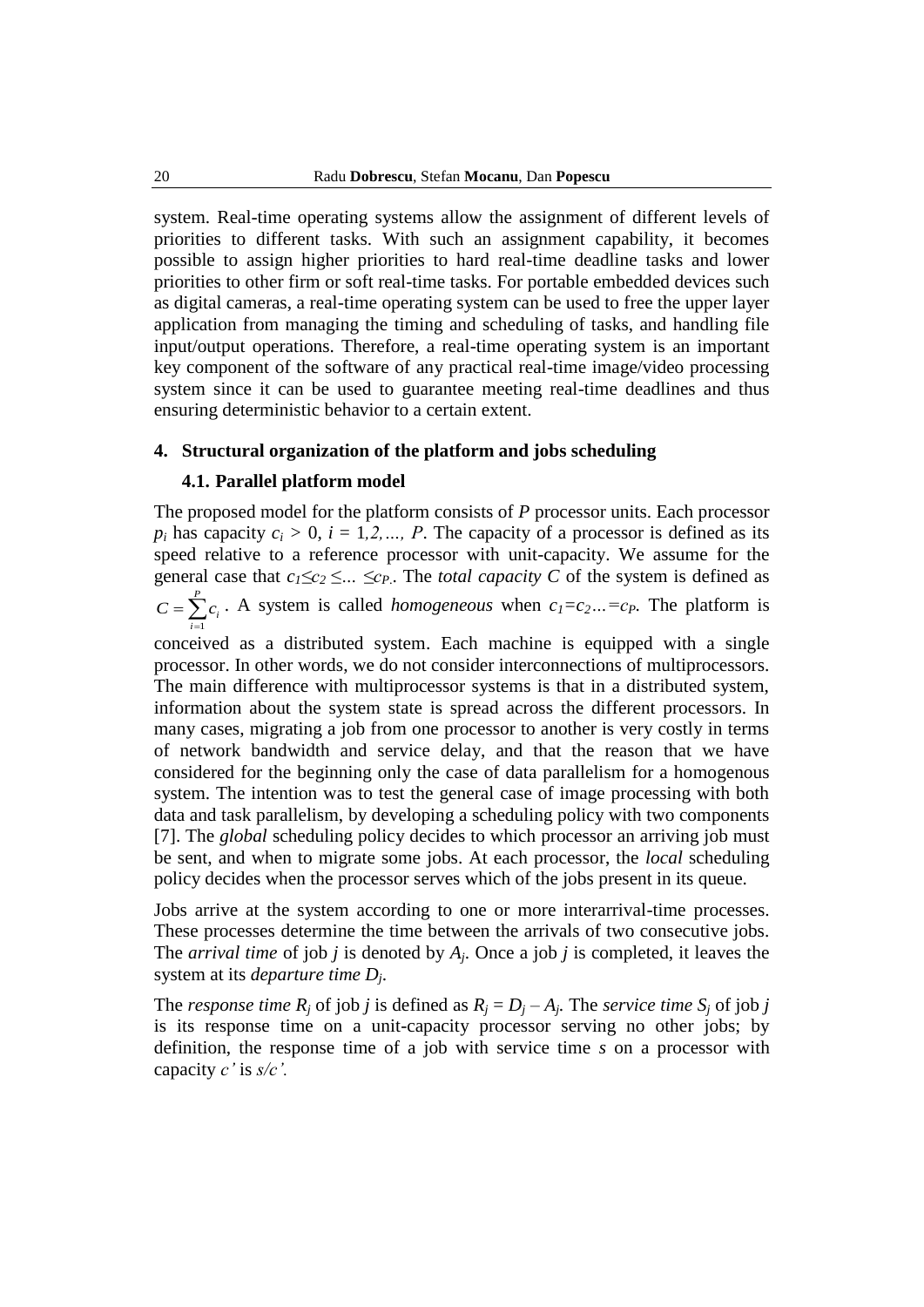We define the *job set J*(*t*) *at time t* as the set of jobs present in the system at time *t*:

$$
J(t) = \{ j \mid A_j \leq t < D_j \}
$$

For each job  $j \in J(t)$ , we define the *remaining work*  $W_i^r(t)$  $j(t)$  *at time t* as the time it would take to serve the job to completion on a unit-capacity processor. The *service rate*  $\sigma_j^r(t)$  *of job j at time t*  $(A_j \le t < D_j)$  is defined as:  $\sigma_j^r(t) = \lim_{t \to t} \frac{\sigma_j^r(t)}{dt}$  $\tau$  $\sigma_j(t) = \lim_{\tau \to t} \frac{dt}{dt}$ *dW t r j t r j*  $(\tau)$  $(t) = \lim_{\tau \to t} \frac{d\tau}{d\tau}.$ The *obtained* share  $\omega_j^s(t)$  *of job j at time t*  $(A_j \leq t < D_j)$  is defined as:  $\omega_i^s(t) = \sigma_i^r(t) / C$ *j*  $\omega_j^s(t) = \sigma_j^r(t) / C$ . So,  $\omega_j^s(t)$  is the fraction of the total system capacity *C* used to serve job *j*, but only if we assume that  $W_i^r(t)$  $j(t)$  is always a piecewise-linear, continuous function of *t*. Considering  $W_j^r(A_j) = S_j$  and  $W_j^r(D_j) = 0$  we have  $(t)dt = \int \sigma_j'(t)dt = S_j/C$ *D A r j D A s j j j*  $\int \omega_j^s(t)dt = \int \sigma_j^r(t)dt = S_j/C$ 

One can define an upper bound on the sum of the obtained job shares of any set of jobs  $\{1, \ldots, J\}$  as:

$$
\omega_{\max}(t) = C^{-1} \sum_{i=1}^{\min(J,P)} c_i
$$
 (1)

Since equation (1) imposes upper bonds on the total share, the maximum obtainable total share at time *t* is defined as:

$$
m^{T}(t) = c^{-1} \sum_{p=1}^{\min(|J(t)|, P)} c_{p}
$$
 (2)

In a similar manner, for a group *g* of processors ( $g = 1, 2, \ldots, G$ ), the maximum obtainable group share at time *t* is defined as:

$$
m^{G}(t) = c^{-1} \sum_{p=1}^{\min(|J_{g}(t)|, P)} C_{p}
$$
 (3)

#### **4.2. Share-scheduling policy for parallel processing**

*j*

*j*

Let consider the above mentioned model of a parallel processing platform with P processors, and assume that each job *j* has a weight  $w_{jp}$  on processor *p*, representing the fraction of time job *j* spends on processor *p*. We consider also that job *j* can switch between processors such that it appears to be served by more than one processor at the same time, at total service rate of  $\sum w_{jp}c_p$ *P*  $\sum_{p=1}$   $w_{jp}c$ and the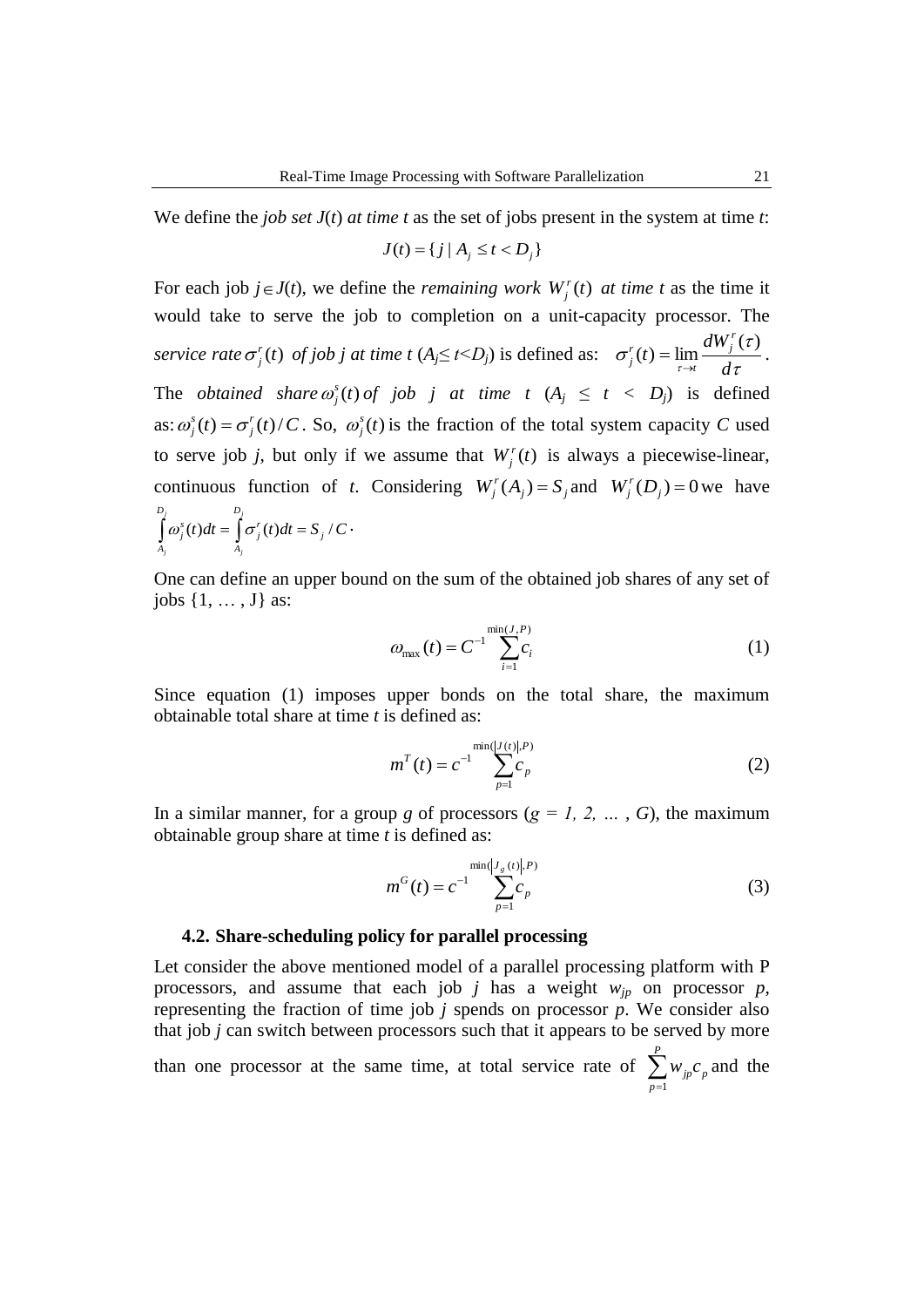following conditions are respected:

$$
0 \le w_{jp} \le 1
$$
, for all j, p;  $\sum_j w_{jp} \le 1$  for all p;  $\sum_p w_{jp} \le 1$  for all j

Under these assumptions, the proposed policy defined as job-priority multiprocessor sharing (JPMPS) can be applied without difference for both multiprocessors and distributed systems with free job migration.

In [8] is proven that under JPMPS, jobs  $1, \ldots, J (J \geq I)$  can be given service rates *J*  $\sigma' \geq \sigma' \geq ... \geq \sigma'_{j}$ ,  $J > 0$ , if and only if, for  $j = 1, ..., J$ ,

$$
\sum_{k=1}^{j} \sigma_k^j \le \sum_{p=1}^{\min(k, P)} c_p \tag{4}
$$

When we compare this result to the definition of  $m<sup>T</sup>(t)$  in (2) and  $m<sup>G</sup>(t)$  in (3) it is obvious that, under JPMPS, the set of jobs present in the system can always be provided with a share of  $m<sup>T</sup>(t)$  and also all jobs of group *g* can be provided with  $m^G(t)$ .

The objective of share scheduling is to provide groups with their feasible group shares. For each group one can define a constant share, the required group share *G*  $r_g^G$ , as the fraction of the total system capacity *c* that group *g* is entitled to, with  $\sum r_g^G = 1$ *g*  $r_g^G$  = 1. The required group shares are assumed to be constant over time and to

be known in advance to the system. When the required group shares of two groups are the same, the system should treat them equally, and when one exceeds the other, the system should give preferential treatment to the group with the  $r_e^G$  $r_{g}^{G}$  . The required group share plays an important role in the definition of the feasible

group share, because the feasible group share depends only on the required group share, the number of jobs present of the group and the average processor capacity.

We state the following three requirements for the definition of the feasible group share  $f_{\varrho}^G(t)$  $g_g^{G}(t)$ ,  $g = 1, ..., G$ :

\n- 1. 
$$
0 \leq f_s^G(t) \leq m_g^G(t)
$$
\n- 2.  $f_s^G(t)$  depends only on  $|J_g(t)|$ ,  $r_g^G$ ,  $P$ ,  $c_i$  ( $i = 1, \ldots, P$ )
\n- 3. if  $|J_g(t)| \geq P$  then  $f_g^G(t) = r_g^G$
\n

The first requirement means that we should not promise to a group more than the maximum we can provide.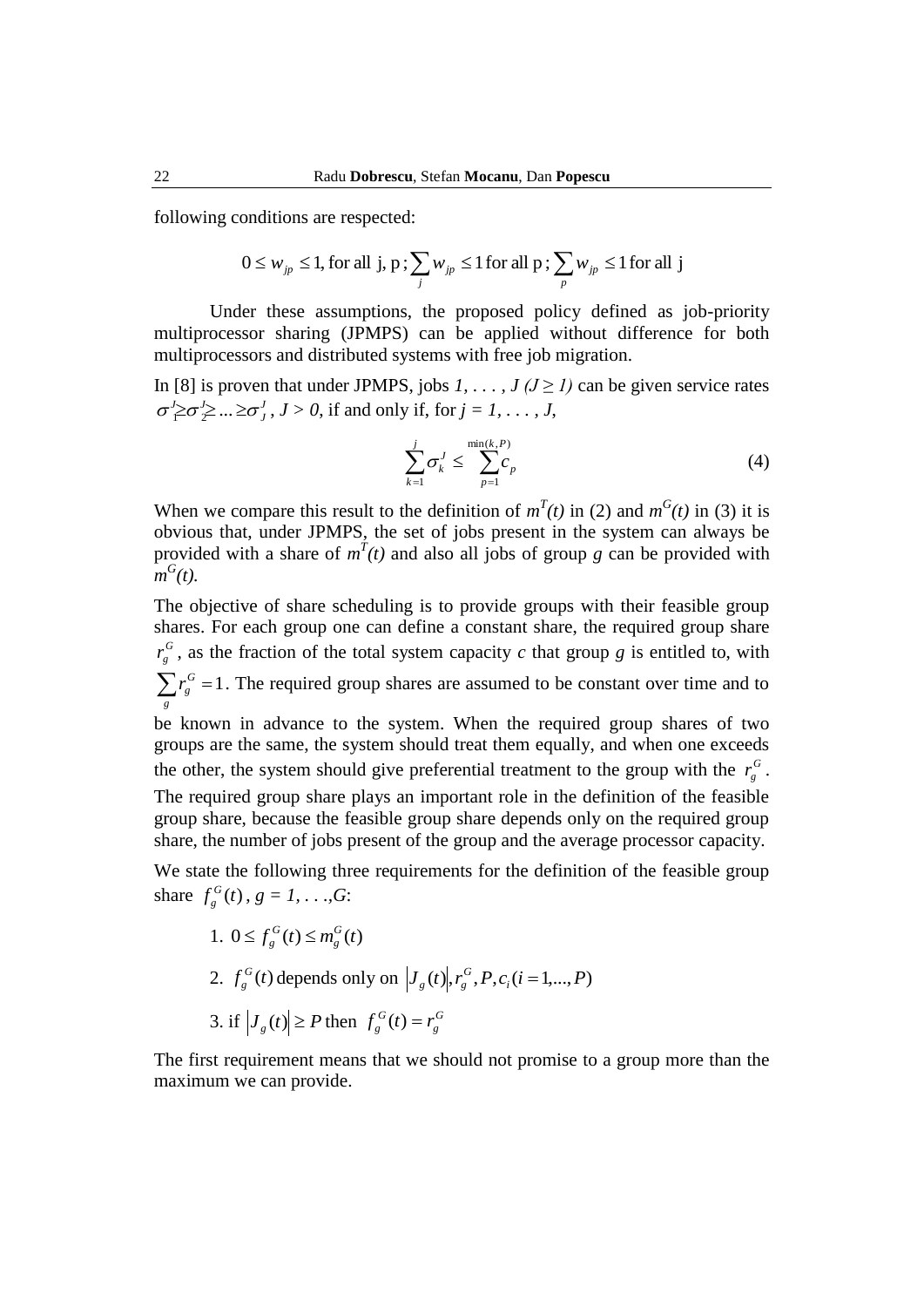The second requirement means that the feasible group share only depends on the number of jobs of the group and not on the coincidental presence of jobs of other groups (i.e. groups are promised a share of the system that does not depend on the activity of other groups).

The third requirement states that when the number of jobs in a group exceeds a threshold, the feasible group share equals the required group share. This threshold may be different for different groups, provided they have different required group shares.

From requirements 2 and 3, it follows that:

$$
f_g^G(t) \le r_g^G, \text{ and } \sum_g f_g^G(t) \le 1
$$
 (5)

This means one can never promise more than the total system capacity to all groups together.

#### **5. Real time image processing applications based on CUDA platforms**

Parallel processing applications have specific processing requirements compared to sequential programming. Due to its complex architecture, the GPU meets most of them. While the CPU addresses the requests of a general purpose processor dealing with a large number of instructions and arbitrary operations (e.g. scheduling, transfers or computing), the GPU was conceived to execute just a few instructions, but really fast. The GPU was designed as a number of separate processing units that apply in parallel the same instruction set on different data points. Considering these facts and trying to explore the full performance of the GPU, an increased number of researching communities have focused their attention on the concept of general purpose computing, also known as "GPGPU". GPUs became attractive essentially because they offer extensive resources for massive parallelism, high memory bandwidth and a general purpose instruction set including support for both, single and double – precision floating point.

Recognizing the value of GPUs for GPGPU, vendors have designed specific hardware and software support for developers to use the highly parallel GPU architecture with-out the need to proceed through the entire graphics pipeline. The NVIDIA's solution is the CUDA platform.

CUDA stands for Compute Unified Device Architecture and is a parallel computing architecture which comes with a free software environment allowing developers to use C, C++, FORTRAN, OpenCL or DirectCompute as a high or low – level programming language. Actually, CUDA language can be seen as an extension to C based on a few easy to learn abstractions for parallel programming and math-coprocessor offload. The challenge is to develop application software that transparently scales its parallelism in order to leverage the increasing number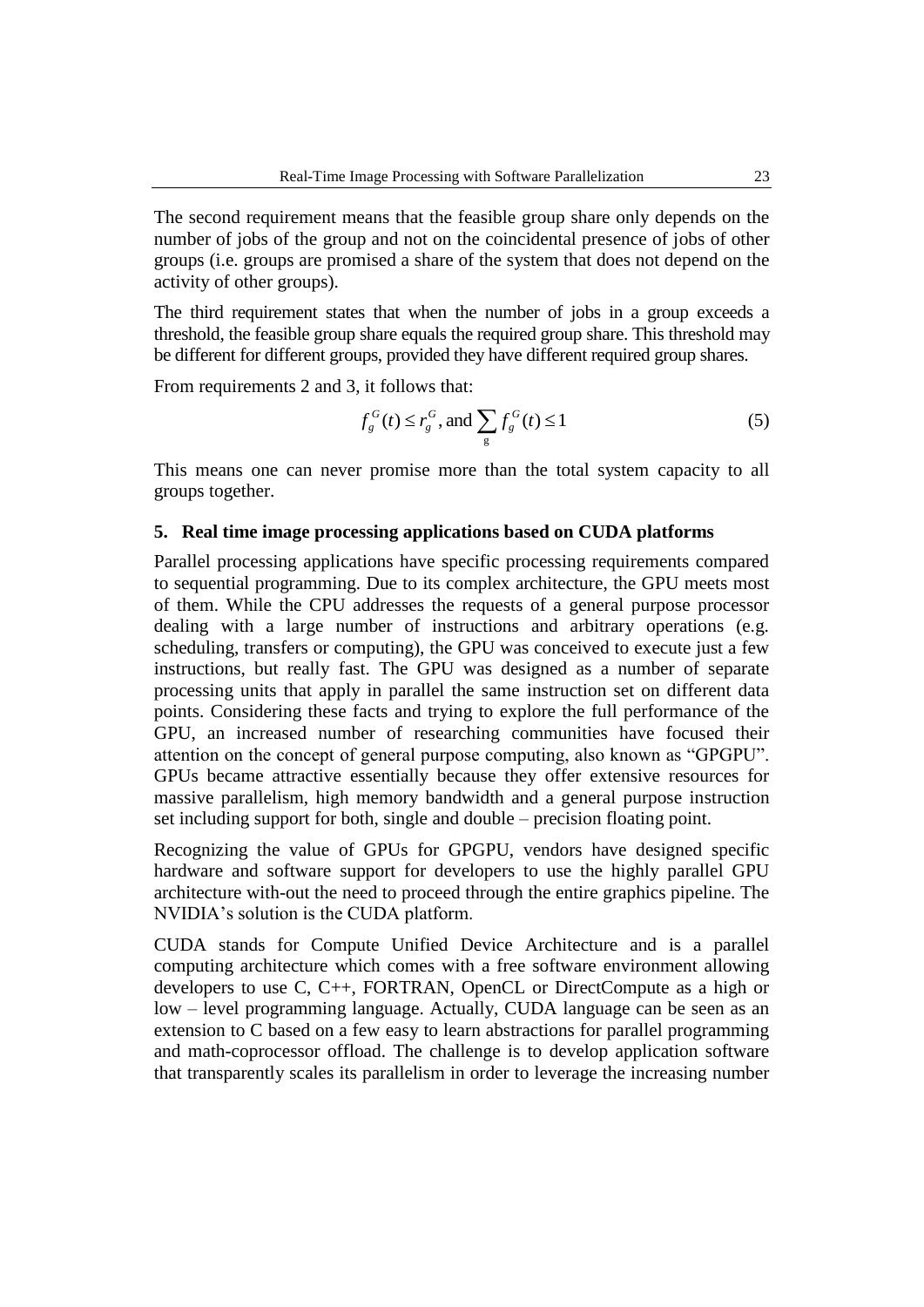of processor cores just as 3D graphics scale their parallelism to many core GPUs.

CUDA's parallel programming model was designed to overcome this challenge while maintaining a low learning curve for programmers familiar with standard programming languages. The minimal set of language extensions involves at least three key abstractions: a hierarchy of thread groups, barrier synchronization and shared memory.

While developing parallel applications CUDA programmers should consider the CPU and the GPU as a single entity. The actual system consists of a host (the traditional CPU) and one or more devices that are massively parallel processors equipped with a large number of arithmetic execution units (such as GPU). Therefore, a CUDA program is a collection of code sequences executed either by a host or a device. Usually, the code sequences that exhibit little or no data parallelism are implemented in host code, while those that exhibit rich amount of data parallelism are implemented in device code.

CUDA platform configuration allows simultaneous computation on both CPU and GPU without contention for memory resources. CUDA enabled GPUs have hundreds of cores able to run thousands of computing threads. CUDA architecture is built around a matrix of multithreaded Streaming Multiprocessors (SMs). Any SM may have up 8 scalar processors (SP) cores, a multithreaded instruction unit and shared memory. To manage parallel threads, NVIDIA implements SIMT (single-instruction, multiple-thread). The SM maps each thread to one SP core and the SIMT unit schedules threads in groups of 32. These groups are also known as warps. The SIMT unit selects a warp (that is ready to execute) and it launches the instruction to the active threads of the warp. A warp executes one instruction at a time, therefore all 32 threads of a warp must agree on their execution path to optimize the execution. Even if all threads from the same warp start together, at the same program address, they can branch and execute independently. If threads within a warp diverge because of a conditional branch, the warp serially executes each branch path, disabling threads that are not in the path. When all paths complete, the threads converge back to the same execution path. This situation may occur only within a warp; different warps will always be executed independently. Considering that a single instruction controls multiple processing elements, SIMT and SIMD (Single Instruction, Multiple Data) architectures are similar. Although, a key difference is that SIMT enables programmers to write thread-level parallel code for independent threads, as well as data-parallel code for coordinated threads. The SIMT behavior seems to be the key to substantial performance improvements in CUDA architecture, the same way the cached lines are the key to performance in traditional code. The programmer can ignore the SIMT behavior for an easier design process, but he should consider it in order to achieve top performance.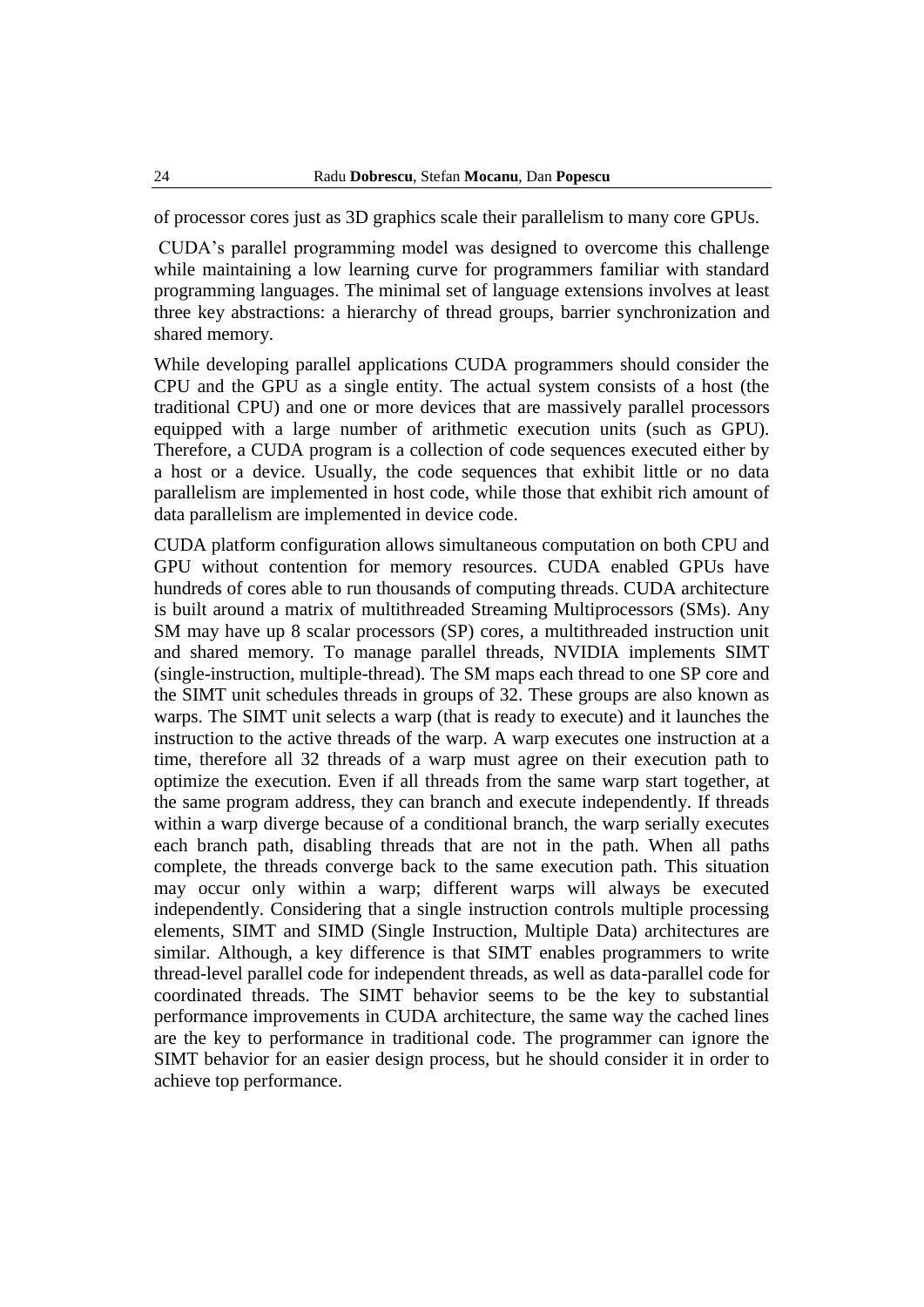CUDA provides a hierarchy of thread groups, barrier synchronization and shared memory, three key abstractions that are able to offer a clear parallel structure to conventional C code. Multiple levels of threads, memory, and synchronization provide fine-grained data and thread parallelism, all these nested within coarsegrained data and task parallelism. These abstractions guide the programmer to partition the problem into coarse sub-problems that can be independently solved in parallel. The sub-problems can be split into smaller entities that will be the subject of parallel cooperative computing.

This means that threads are not always independent, sometimes they must cooperate in order to complete the task. Each of the threads that execute a function (usually defined by the programmer and known as a kernel) has a unique threadID accessible within the kernel. The kernels can be parallelized, hence they will be executed *n* times in parallel by *n* different CUDA threads, as opposed to "only once" like regular C functions. The programmer organizes these threads into a hierarchy of grids of thread blocks [9]. A thread block is a set of concurrent threads that can cooperate through barrier synchronization and shared access to a memory space. Blocks can be executed in any order, in parallel or in series. Furthermore, a set of blocks may be executed independently in which case they are seen as a grid.

As we previously pointed out, threads within a block can cooperate by sharing data through shared memory. To synchronize their execution and to coordinate memory access, the SM implements the CUDA\_\_syncthreads() barrier. Mainly, this function acts as a barrier at which all threads within a block must wait before any of them is allowed to proceed. This guarantees that no thread can proceed until all participating threads have reached this point. Since threads in a block may share local memory and synchronize via barriers, they will reside on the same SM. The number of thread blocks can exceed the number of processors within a SM, thus it virtualizes the processing elements and gives the programmer the flexibility to parallelize at whatever granularity is most convenient. This allows intuitive problem decompositions, as the number of blocks can be dictated by the size of the data being processed rather than by the number of processors in the GPU. Therefore, the scheduling policy analyzed in Section 4 can be applied successfully for CUDA based applications.

### **6. Conclusion**

This paper shows how to use parallelizable patterns, obtained for typical low level image processing operations, on the basis of a parallel processing platform model. Given the experimental results we are confident in that the proposed software architecture forms a powerful basis for automatic parallelization and optimization of a wide range of image processing applications.